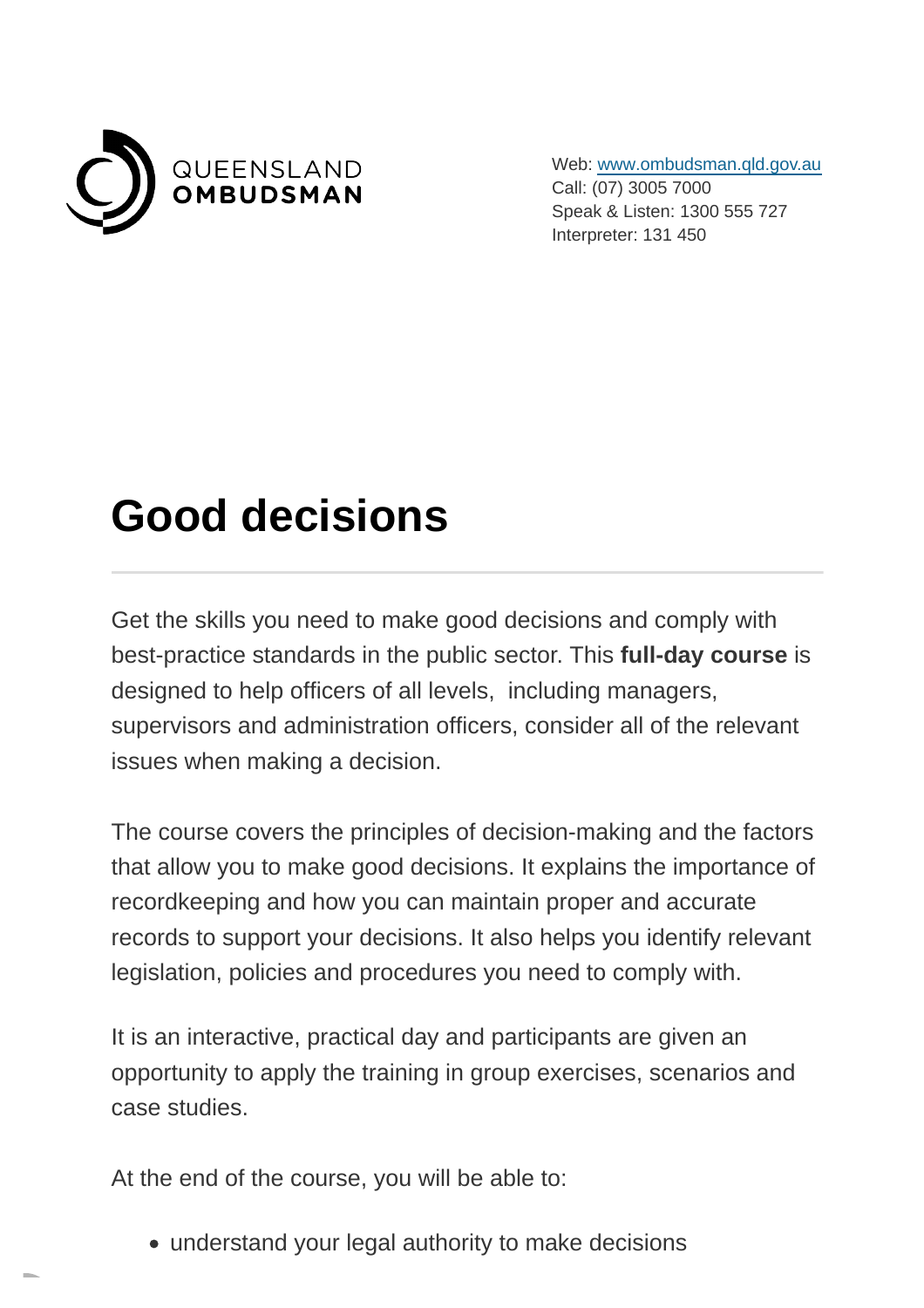- make sound and defensible decisions
- **effectively communicate reasons for decisions**
- maintain accurate and proper records
- comply with the rules of natural justice.

## Who can attend?

Staff from Queensland government agencies can attend our practical and interactive training.

## **[Open sessions](https://www.ombudsman.qld.gov.au/training-and-education/training-courses/good-decisions-training?PrintToPDF=True&dummy=202271139#open_sessions)**

Open sessions are a great opportunity for any officer in Queensland to access interactive training. Joining an open session is subject to availability.

**Full-day cost:** \$478.50 (Includes GST) per person\*.

[Upcoming open sessions](https://www.ombudsman.qld.gov.au/training-and-education/book-training/good-decisions/good-decisions)

## [Group sessions](https://www.ombudsman.qld.gov.au/training-and-education/training-courses/good-decisions-training?PrintToPDF=True&dummy=202271139#group_sessions)

If you have 10 or more staff who would like to attend training, group sessions are a cost-effective option. Trainers may be able to tailor the training to meet your needs if adequate notice is provided. Consultation is required to discuss the tailoring prior to confirming the booking. This is a cost-effective way to train staff and provides the opportunity to work with experienced Ombudsman officers in an informal setting. Additional costs may apply if extensive tailoring is required.

**Full-day cost:** \$4785 includes GST (per group, maximum of 25 in group)\*.